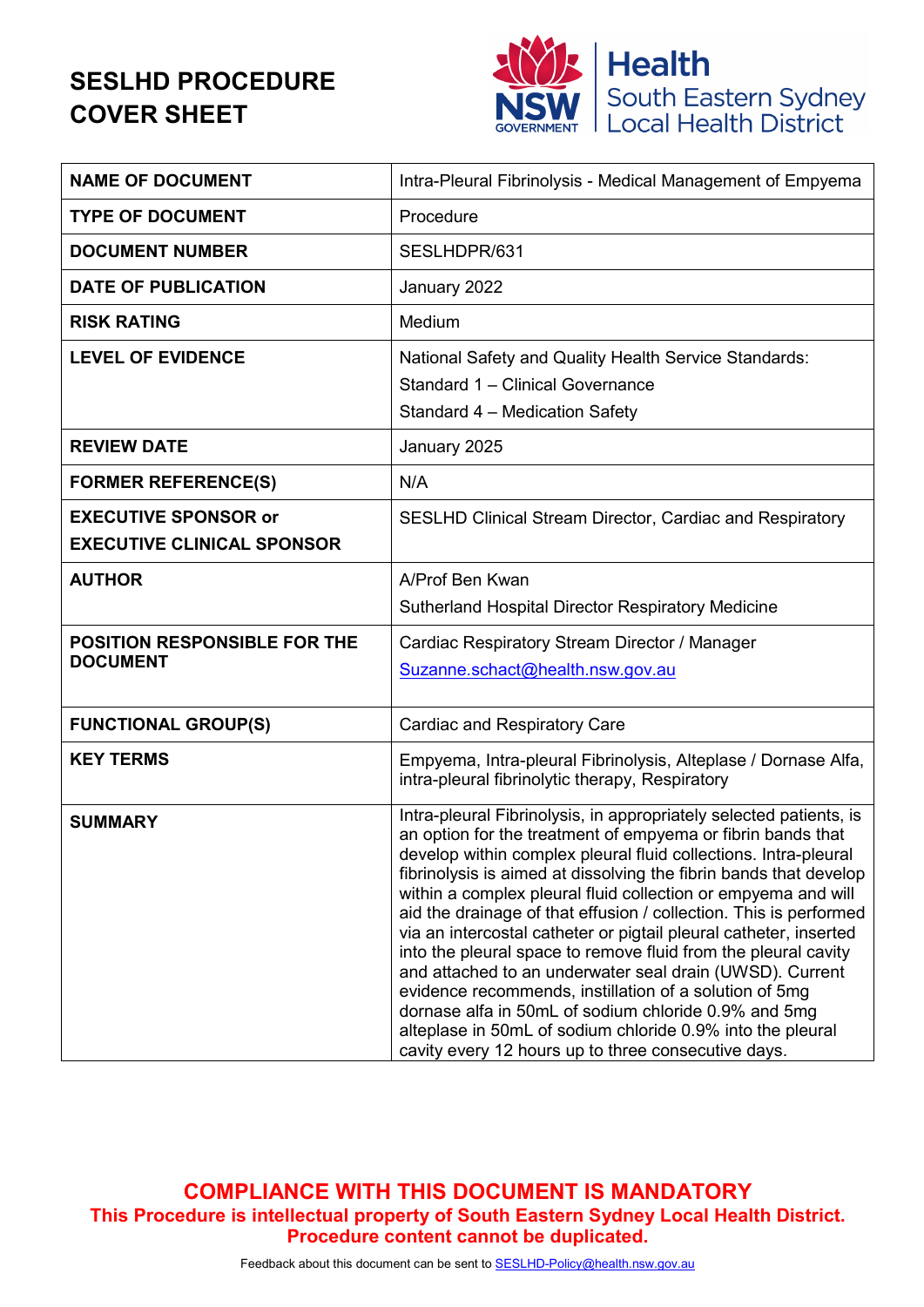### **Intra-Pleural Fibrinolysis –**

#### **Health South Eastern Sydney Local Health District**

### **SESLHDPR/631**

# **Medical Management of Empyema**

#### **1. POLICY STATEMENT**

This procedure should be used in conjunction with: [NSW Ministry of Health Information Bulletin](https://www1.health.nsw.gov.au/pds/Pages/doc.aspx?dn=IB2020_010) IB2020\_010 - Consent to Medical and [Healthcare Treatment Manual](https://www1.health.nsw.gov.au/pds/Pages/doc.aspx?dn=IB2020_010) [NSW Ministry of Health Policy Directive PD2017\\_032 -](https://www1.health.nsw.gov.au/pds/Pages/doc.aspx?dn=PD2017_032) Clinical Procedure Safety [NSW Ministry of Health Policy Directive](https://www1.health.nsw.gov.au/pds/Pages/doc.aspx?dn=PD2013_043) PD2013\_043 - Medication Handling in NSW [Public Health Facilities](https://www1.health.nsw.gov.au/pds/Pages/doc.aspx?dn=PD2013_043) SESLHDPR/528 - Procedural [Sedation \(Adults, Ward, Clinic and Imaging areas\)](https://www.seslhd.health.nsw.gov.au/policies-and-publications/functional-group/80) SGSHHS Underwater Seal Drain (UWSD) SGSHHS Intravenous (IV) medication, therapy and additives NSW ACI ACI/D14/2115 Minimum Standards - Safe Procedural Sedation NSW ACI ACI/D14/1571 Pleural Drains in Adults A Consensus Guideline.

#### **2. BACKGROUND**

#### **Treatment Aim:**

- Intra-pleural Fibrinolysis, in appropriately selected patients, is an option for the treatment of empyema or fibrin bands that develop within complex pleural fluid collections. Other therapeutic alternatives include surgical decortication or video-assisted thoracoscopic (VATS) procedure (i.e. performed by a cardiothoracic surgeon in an operating theatre). Intra-pleural fibrinolysis can be used where other therapeutic alternatives are inappropriate or contra-indicated.
- Intra-pleural fibrinolysis is aimed at dissolving the fibrin bands that develop within a complex pleural fluid collection or empyema and will aid the drainage of the effusion / collection. Treatment includes instillation of a solution of 5mg dornase alfa in 50mL of sodium chloride 0.9% and 5mg or 10mg alteplase in 50mL of sodium chloride 0.9% into the pleural cavity via an intercostal catheter or pigtail pleural catheter connected to an UWSD. \*
- Suction to aid pleural drainage before and after Intra-pleural fibrinolysis is usually unnecessary. When suction is applied it should be low wall suction not exceeding 5kpa.
- This procedure may be performed twice daily up to three consecutive days (total 6 doses, with at least 6 hours in between doses).

| <b>Empyema</b>              | A collection of purulent material in the pleural space. Usually secondary                              |
|-----------------------------|--------------------------------------------------------------------------------------------------------|
|                             | to pneumonia.                                                                                          |
| <b>Intercostal catheter</b> | A catheter enabling drainage of air or fluid from the pleural space,                                   |
| (ICC)                       | allowing negative intra-thoracic pressures to be re-established leading                                |
|                             | to lung re-expansion.                                                                                  |
| Loculations/septations      | A group of chambers / cavities usually isolated from surrounding                                       |
|                             | structures (as by a fibrous tissue septum).                                                            |
|                             | <b>Pigtail pleural catheters</b> A small bore catheter specifically used in draining loculated pleural |
| (PPC)                       | effusion. PPC are efficacious and comfortable with minimal risk of                                     |
|                             | complications.                                                                                         |
| <b>Tunnelled indwelling</b> | Soft silicone small bore catheter surgically inserted, that allows                                     |
| pleural catheter (TPC)      | intermittent ambulatory drainage of pleural fluid into underwater seal                                 |
|                             | drainage system or plastic vacuum bottles.                                                             |
| <b>Pleural effusion</b>     | A collection of fluid in the pleural space. The fluid restricts expansion of                           |

#### **Definitions and Abbreviations:**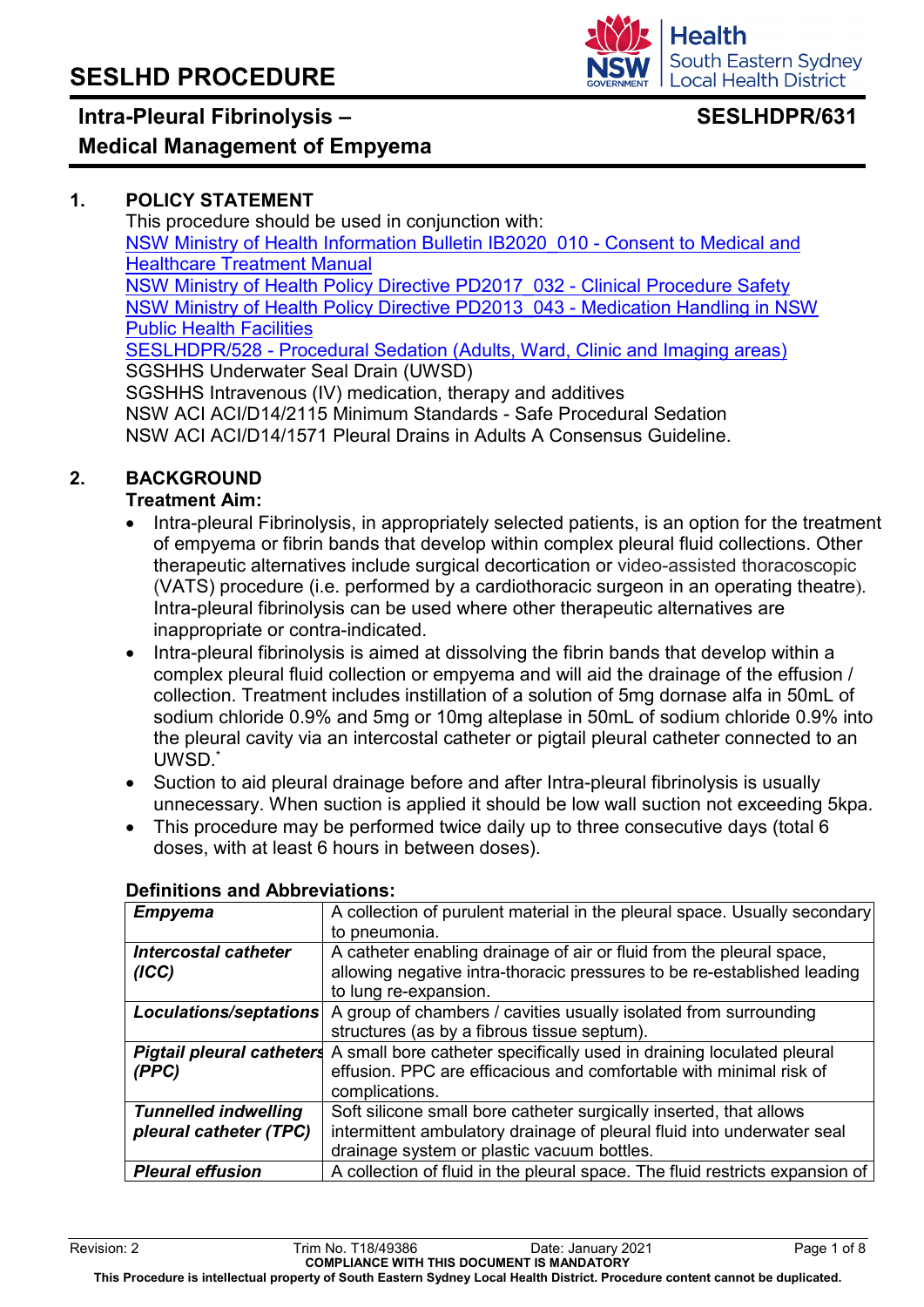**Intra-Pleural Fibrinolysis –**

#### **Medical Management of Empyema**

|                | the lung reducing vital capacity and the volume of air available for<br>gas exchange.         |
|----------------|-----------------------------------------------------------------------------------------------|
| Video-assisted | Video-assisted thoracoscopic surgery is a type of thoracic surgery                            |
|                | <b>thoracoscopic surgery</b> performed using a small video camera that is introduced into the |
| (VATS)         | patient's chest via small incisions.                                                          |

#### **Indications for intra-pleural fibrinolysis**

- Community or hospital acquired pneumonia complicated by thoracic empyema or pleural sepsis as defined by pleural fluid with the physical characteristics of pus, a positive gram stain for bacteria, pH<7.10, lactate dehydrogenase (LDH) >1000IU/L, pleural fluid / blood glucose ratio <0.25 and differential cell count confirming a predominance of neutrophils (>10000/mm<sup>3</sup> or 10x10<sup>9</sup>/L)
- Loculations / septations may be confirmed on ultrasound (preferable) or CT scan imaging.

#### **Contraindications for Fibrinolytic**

- 1. Treatment with streptokinase (not available in Australia), dornase alfa or urokinase in the past two years for empyema (excluded in MIST-2). Repeated systemic administration of streptokinase has been linked with a higher incidence of allergic reaction and formation of anti-streptokinase antibody which may reduce its therapeutic efficacy
- 2. Past medical history of coagulopathy, excessive bleeding states or anticoagulation / antiplatelet medications **(recommend INR < 4 and partial thromboplastin time (PT) < 50s)**
- 3. Presence of a bronchopleural fistula
- 4. Haemorrhagic stroke, cranial neoplasms, cranial surgery, head trauma within the preceding 14 days or recent major surgery within 10 days. **Discussion with the Neurologist involved or Surgeon (if patient has had recent surgery) is advised**
- 5. Previous hypersensitivity reaction to dornase alfa or urokinase / streptokinase
- 6. Overwhelming sepsis.

#### **Patients on antiplatelet agents or anticoagulants**

- In patients on antiplatelet agents (other than aspirin) or therapeutic anticoagulation, the medication should be withheld before administration of intrapleural fibrinolytics if it is clinically feasible and appropriate. Discussion with relevant AMO or Haematology regarding clinical need of antiplatelet/anticoagulants is advised
- In patients with clinically significant systemic coagulopathy, fibrinolytics should be avoided unless the coagulopathy is corrected.

#### **Prerequisites for Fibrinolytic**

- Patients selected for fibrinolytic therapy should have clear clinical and laboratory evidence of a complex pleural effusion or empyema
- There should be evidence of lung re-expansion without evidence of bronchial obstruction or fibrotic-trapped lung after the pleural effusion has been drained.

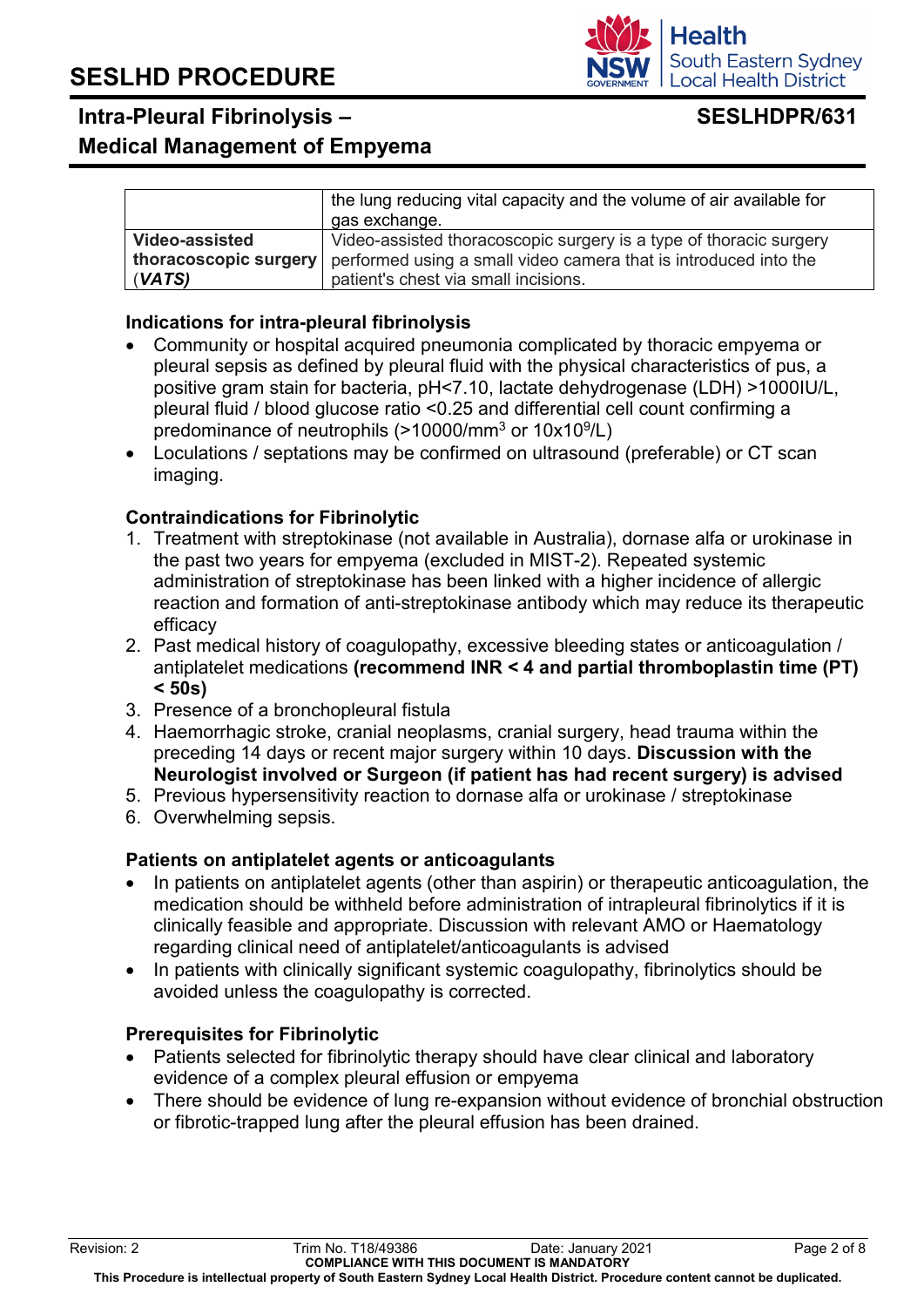### **Intra-Pleural Fibrinolysis – Medical Management of Empyema**

#### **Lower dosing**

- There is clinical report to suggest that starting with dosage less than 5 mg alteplase might be as effective as 5mg alteplase, and emerging evidence 5mg alteplase is as effective as 10mg alteplase. If lesser dosage of alteplase is administered, dose escalation up to 10 mg may be considered if clinical and radiological improvement is not seen
- There is weak evidence to suggest that once or twice daily instillation of intrapleural alteplase and dornase alfa have similar efficacy and safety. If a once daily regimen is selected, changing to twice daily dosing should be considered if clinical and radiological improvement is not seen.

#### **3. RESPONSIBILITIES**

- **3.1 Line Managers will:** ensure staff have the necessary training to perform their clinical roles in relation to this procedure and have access to necessary equipment. That a dedicated airway monitor is present throughout the procedure if sedation is given.
- **3.2 Medical staff will:** undergo any necessary training in relation to performing the procedure. The proceduralist will ensure there is a dedicated airway monitor present throughout the procedure if sedation is given.

#### **4. PROCEDURE**

#### **4.1 Necessary Equipment / Consumables and Medication / Solutions**

| <b>Equipment / Consumables</b>                                                                                                                                                                                                                                                                                                                                                                                                               | <b>Medications / Solutions</b>                                                                                                                                                                                                                                                                                             |
|----------------------------------------------------------------------------------------------------------------------------------------------------------------------------------------------------------------------------------------------------------------------------------------------------------------------------------------------------------------------------------------------------------------------------------------------|----------------------------------------------------------------------------------------------------------------------------------------------------------------------------------------------------------------------------------------------------------------------------------------------------------------------------|
| Large dressing pack and extra wool<br>swabs<br>1 x sterile pot / container<br>$\bullet$<br>4 x 50ml catheter tip or luer lock syringe<br>10 ml syringe<br>18g needles<br>2 x Howard Kelly (atraumatic/smooth)<br>tubing clamps<br>Disposable draw sheet<br>Personal protective equipment<br>$\bullet$<br>including eye protection and sterile<br>gloves<br>Underwater Seal Drainage system<br>$\bullet$<br>(UWSD)<br>Sterile labels and pen. | 5mg of dornase alfa (obtained from<br>pharmacy) diluted in 50mL sodium<br>chloride 0.9%<br>5 or 10mg of alteplase (obtained from<br>pharmacy) diluted in 50mL of sodium<br>chloride 0.9%<br>Sterile bottle 0.9% sodium chloride<br>$\bullet$<br>Chlorhexidine or iodine antiseptic<br>(ensure no allergy to these agents). |

#### **4.2 Pre-procedure preparation**

1. An ultrasound of the pleural space must be obtained prior to the procedure to estimate the quantity of fluid, degree of loculation / adhesion within the fluid and incomplete lung re-expansion ("trapped lung").

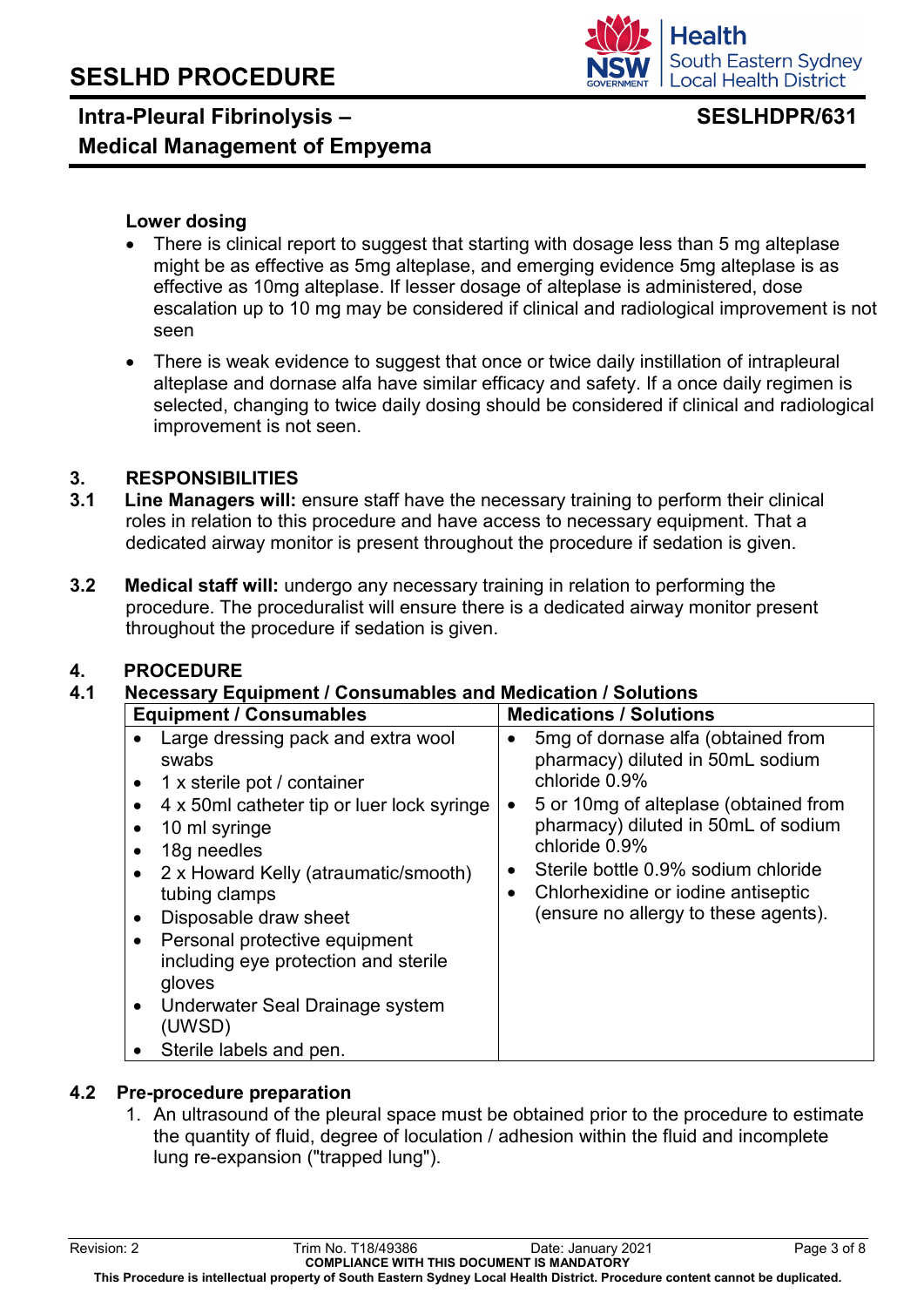#### **Health South Eastern Sydney Local Health District**

#### **Intra-Pleural Fibrinolysis – Medical Management of Empyema**

### **SESLHDPR/631**

- 2. Informed and written consent MUST be obtained as per [NSW Ministry of Health](https://www1.health.nsw.gov.au/pds/Pages/doc.aspx?dn=IB2020_010)  Information Bulletin IB2020\_010 - [Consent to Medical and Healthcare Treatment](https://www1.health.nsw.gov.au/pds/Pages/doc.aspx?dn=IB2020_010)  **Manual**
- 3. *Clinical procedure safety checklist Level 3* MUST be conducted to determine correct patient, procedure and site as per [NSW Ministry of Health Policy Directive](https://www1.health.nsw.gov.au/pds/Pages/doc.aspx?dn=PD2017_032) PD2017\_032 - [Clinical Procedure Safety](https://www1.health.nsw.gov.au/pds/Pages/doc.aspx?dn=PD2017_032)
- 4. All patients should be commenced on pulse oximetry prior to and monitored throughout the procedure. A full set of observations including pulse and blood pressure should be undertaken just prior to the procedure according to SESLHDPR/528 – [Procedural Sedation \(Adults, Ward, Clinic and Imaging Areas\)](https://www.seslhd.health.nsw.gov.au/policies-and-publications/functional-group/80)
- 5. A pleural catheter must be inserted at least 24 hours prior to procedure to allow and assess the amount of pleural fluid drainage.
- **NB** Intrapleural fibrinolysis via TPC is restricted to Sutherland Hospital within SESLHD

#### **4.3 Premedication**

- Premedication administered as per written order (for IV medication administration refer to relevant site documents) – if IV midazolam or fentanyl is administered it must be administered by a MO (not the proceduralist) according to NSW ACI ACI/D14/2115 *Minimum Standards - Safe Procedural Sedation*. Flumazenil and naloxone (reversal agent for midazolam and fentanyl respectively) should be readily accessible in the procedural room at the time of the procedure. **NB:** An extra RN for airway management must also be present in compliance with NSW ACI policy
- All medications i.e. alteplase, dornase alfa and sodium chloride 0.9% flushes, premedications must be prescribed on the inpatient medication chart
- Ensure that the patient receives adequate analgesia by using a suitable pain scale to assess the efficacy of analgesia pre and post administration
- If the patient is very anxious, an anti-anxiolytic agent may be considered (coadministration of anxiolytic agent increases the risk of central nervous system depression with midazolam / fentanyl).

#### **4.4 Procedure for Alteplase / Dornase Alfa instillation**

#### **Policy Points:**

*Preparation and instillation of alteplase into the pleural space must be carried out by a MO using aseptic technique.* 

*This procedure may be performed twice daily up to three consecutive days (6 doses). Ensure there is at least 6 hours in between doses.*

*Number of doses should be individualised on the basis of condition (eg, trends in serum inflammatory markers, fever curve, and white cell count) and radiographic (eg, effusion improvement on chest radiography and bedside ultrasonography) response to treatment*

*This is a two person procedure. Assistance from a RN is required.*

*Chest tube should be clamped for at least 1 h after administration of intrapleural fibrinolytic and dornase alfa therapy*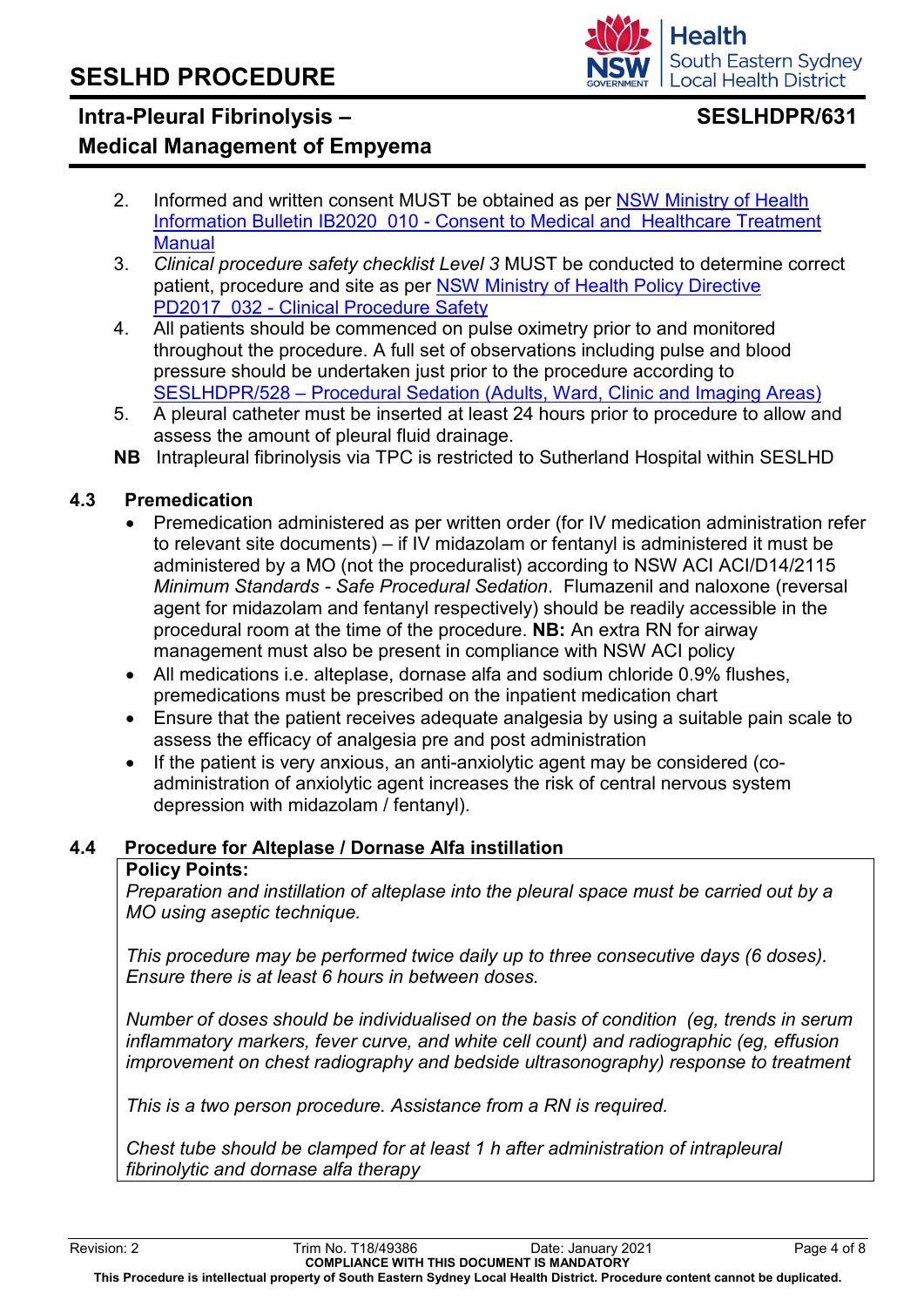## **Intra-Pleural Fibrinolysis –**

**Medical Management of Empyema**

*A dedicated airway monitor must be present throughout the procedure if procedural sedation is given.*

*A chest xray post procedure must be ordered, and should be performed within 4 hours.*

*Suction to aid pleural drainage before and after intra-pleural fibrinolysis is usually unnecessary. When suction is applied it should be low wall suction not exceeding 5kpa.*

*#* intrapleural fibrinolysis via TPC is only restricted to Sutherland Hospital within SESLHD

#### **4.4.1 Alteplase / Dornase Alfa Preparation**

- Step 1. Draw up 10mL of water for injection and inject into alteplase vial to reconstitute it. The solution must be clear and colourless.
- Step 2. Add the alteplase solution to the sterile pot container from the large sterile dressing pack.
- Step 3. Then add 40mL of sodium chloride 0.9% to the alteplase in the pot. Stir with end of syringe to combine.
- Step 4. Draw up the alteplase solution into one 50mL syringe (LABEL it alteplase).
- Step 5. Draw up two 2.5mL dornase alfa ampoules and add these to a new sterile pot container.
- Step 6. Then add 45mL of sodium chloride 0.9% to the dornase alfa in the pot. Stir with end of syringe to combine.
- Step 7. Draw up the dornase alfa solution into one 50mL syringe (LABEL it dornase alfa).

#### **4.4.2 Ensuring Tube Patency**

- Step 1. Turn off the three way tap or clamped the catheter to the patient.
- Step 2. Take a 50mL syringe with 30mL of sodium chloride 0.9% in it.
- Step 3. Connect the syringe to either the catheter or three-way tap.
- Step 4. Either release the clamp or turn the three way tap towards the underwater sealed drain.
- Step 5. Using the 50mL syringe filled with 30mL of sodium chloride 0.9% draw back and insert the sodium chloride 0.9% and then draw back to check patency of the catheter.
- Step 6. Unless the catheter fluid is oscillating with respiration then the procedure cannot proceed.

#### **4.4.3 Alteplase / Dornase Instillation**

- Step 1. Turn the three way tap off or clamp the drain to the patient.
- Step 2. Connect the syringe containing alteplase solution to the catheter and release the clamp or three way tap.
- Step 3. Slowly inject the solution.
- Step 4. Turn the three way tap or clamp the drain to the patient.
- Step 5. Attach syringe containing 10mL of sodium chloride 0.9% to catheter.
- Step 6. Turn three way tap on and flush the drain.
- Step 7. Turn the three way tap off or clamp the drain to the patient for 45 minutes.
- Step 8. Unclamp or turn the three way tap on and drain for a further 45 minutes.

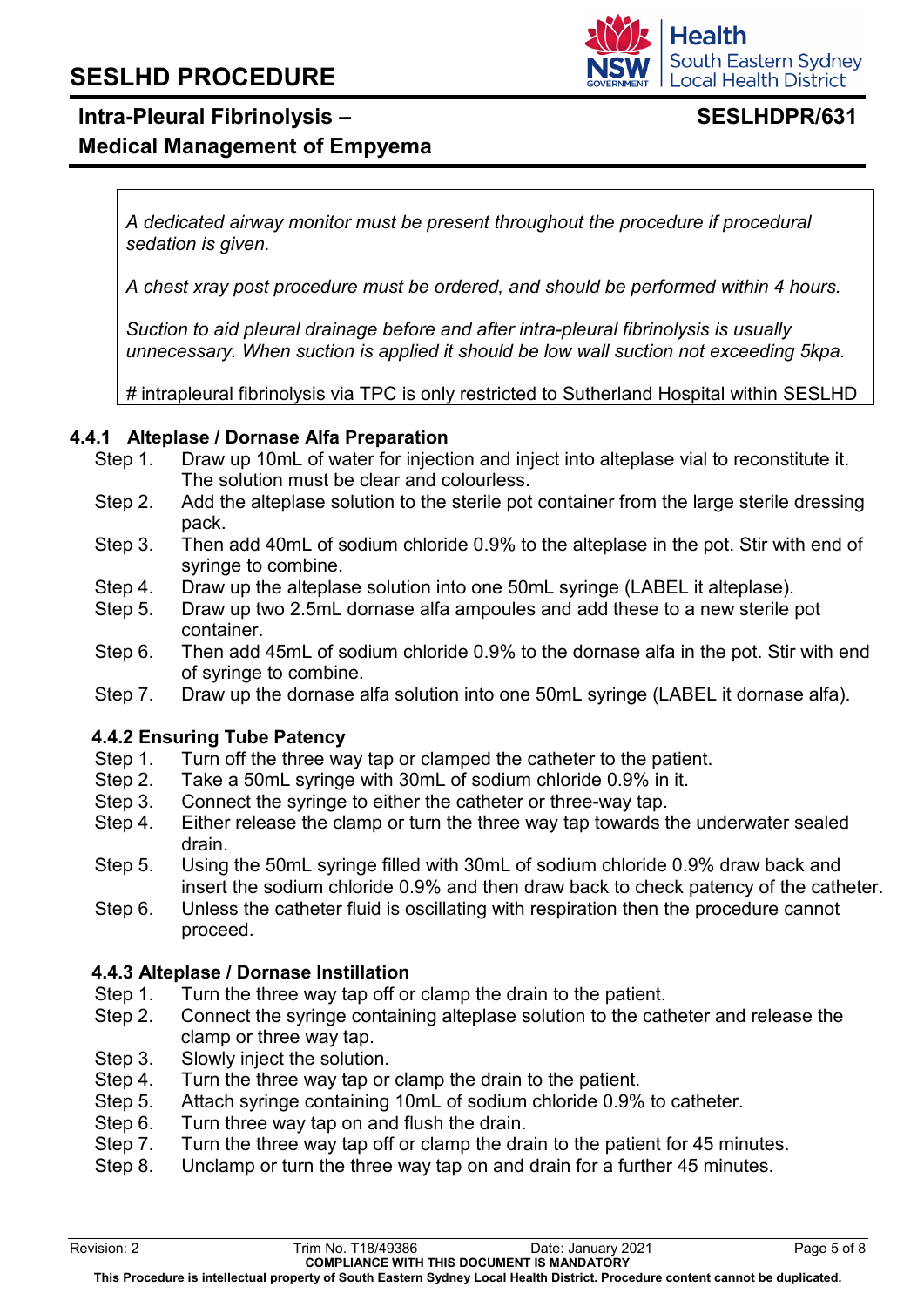#### **Intra-Pleural Fibrinolysis –**

#### **Medical Management of Empyema**

- Step 9. Connect the syringe containing the dornase alfa solution to the drain and release the clamp or three way tap.
- Step 10. Slowly inject the solution.
- Step 11. Turn the three way tap or clamp the drain to the patient.
- Step 12. Attach syringe containing 10mL of n/sodium chloride 0.9% to catheter.
- Step 13. Turn three way tap on and flush the drain.
- Step 14. Turn the three way tap off or clamp the drain to the patient for 45 minutes.

#### **4.4.4 Management Post Intra-Pleural Fibrinolysis**

- Following instillation of the alteplase / dornase alfa, chest tube should be clamped for at least 1 hour
- The PPC, TPC# or ICC is then allowed to be on free drainage
- Output via the drain may be blood stained. Periodic monitoring of Hb levels is recommended according to the clinical situation
- Post procedure chest X Ray to be performed within 24 hours
- After the alteplase / dornase alfa has been instilled, flush the drain with 20mL of sodium chloride 0.9% every six (6) hours until drain is removed. Sodium chloride 0.9% flushes should be documented in the clinical notes and medication chart
- The number of doses should be individualised on the basis of clinical response (e.g., trends in serum inflammatory markers, fever curve, and white cell count) and radiographic (e.g., effusion improvement on chest radiography and bedside ultrasonography) response to treatment
- Provided the pleural fluid has been drained to the satisfaction of the MO, then the ICC or PPC will be requested for removal as per written medical orders found within the clinical notes
- During the administration of this therapy, vital signs observations are to be attended every 15 minutes, then hourly for 4 hours post therapy
- Required observations as per facility UWSD management CBR (refer to facility UWSD) clinical business rule).
	- POWH:
	- [POWH CLIN003 Chest Drains: Insertion, Management and Removal](http://seslhdweb.seslhd.health.nsw.gov.au/powh/cpm/cpm10.asp)  SGH:
	- SGH CLIN [654 Indwelling Pleural Catheter \(IPC\) Insertion and Monitoring](http://seslhdweb.seslhd.health.nsw.gov.au/SGSHHS/Business_Rules/default.asp#I) TSH:

[TSH CLIN 620 Insertion Of Intercostal \(ICC\), Pleural Catheters \(PPC\),](http://seslhdweb.seslhd.health.nsw.gov.au/TSH/Business_Rules/Respiratory/default.asp)  [Management Of Underwater Seal Drain \(UWSD\) And Removal](http://seslhdweb.seslhd.health.nsw.gov.au/TSH/Business_Rules/Respiratory/default.asp)

• The patient should be assessed for pain and receive regular analgesia post procedure as clinically indicated and as prescribed by the MO.

#### **5. DOCUMENTATION**

- UWSD chart
- Premedication must be prescribed on the medication chart
- Alteplase / dornase alfa / sodium chloride 0.9% flushes must be prescribed on the inpatient medication chart

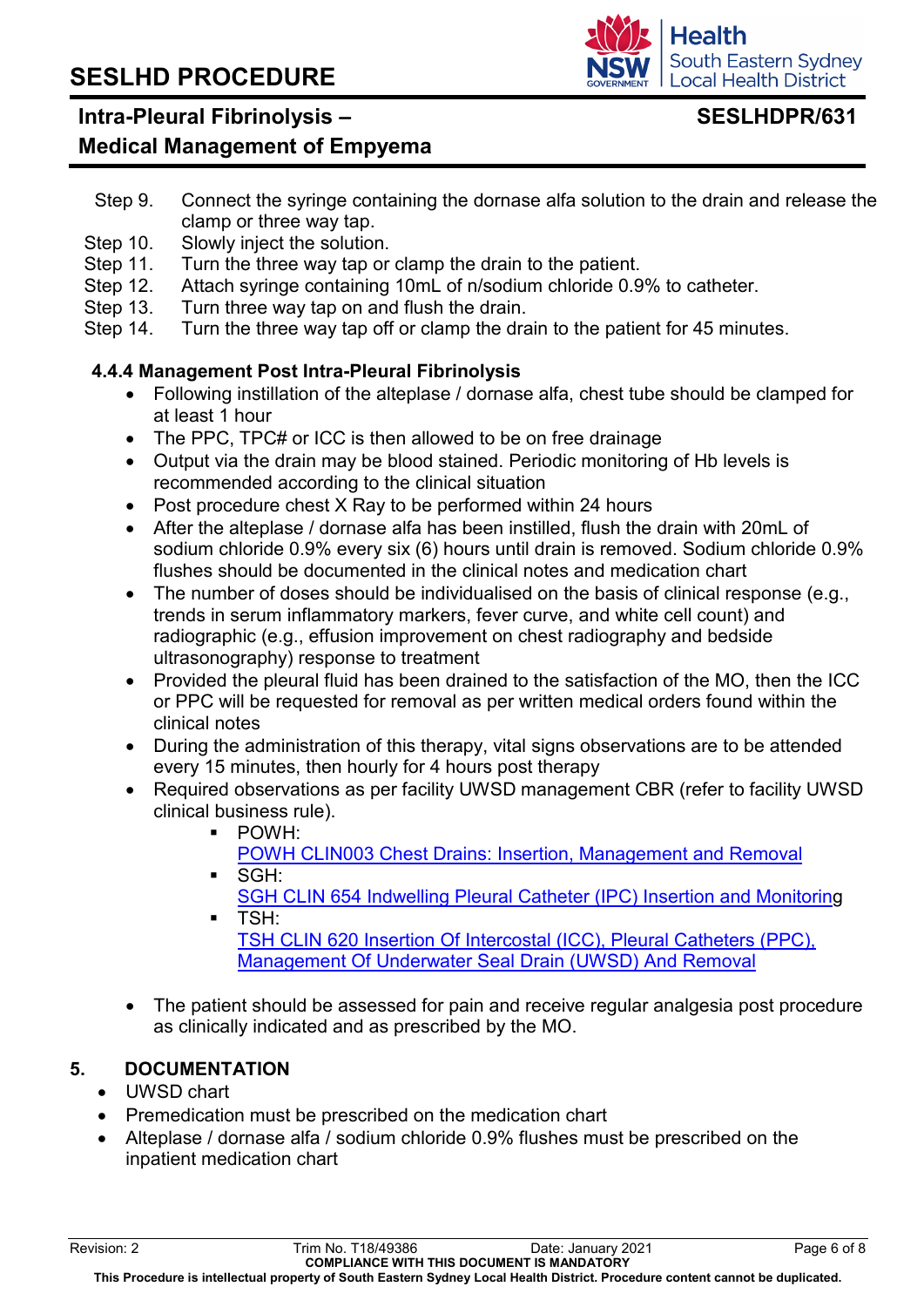#### **Intra-Pleural Fibrinolysis – Medical Management of Empyema**

- MO to document the procedure, outcome and further instructions in the clinical notes. MO to order CXR post procedure
- Nursing staff to document UWSD observations and any unexpected post procedures observations and patient reports of pain post procedure.

#### **6. AUDIT**

N/A

#### **7. REFERENCES**

Intra-pleural fibrinolytic therapy versus conservative management in the treatment of adult parapneumonic effusions and empyema (Cochrane Review). Cameron RJ, Davies HRHR.2009. Cochrane Collaboration.

Intra‐pleural fibrinolytic therapy versus placebo, or a different fibrinolytic agent, in the treatment of adult parapneumonic effusions and empyema (Cochrane Review). Altmann ES et al. HRHR.2019. Cochrane Collaboration.

Standard Operating Procedure for alteplase/dornase alfa. Y C Gary Lee MBChB PhD FCCP FRACP. Respiratory Dept, Sir Charles Gairdner Hospital, WA March 2011 ntrapleural Fibrinolytic Therapy for Empyema and Pleural Loculation: Knowns and Unknowns. Idell S and Rahman NM. Annals of the American Thoracic Society 2018 Use of fibrinolytics and deoxyribonuclease in adult patients with pleural empyema: a consensus statement. Chaddha U, et al. Lancet Resp Med 2021

Popowicz N et al. Dose De-escalation of Intrapleural Tissue Plasminogen Activator Therapy for Pleural Infection. Ann Am Thorac Soc. 2017 Jun;14(6):929-936.

[NSW Ministry of Health Information Bulletin](https://www1.health.nsw.gov.au/pds/Pages/doc.aspx?dn=IB2020_010) IB2020\_010 - Consent to Medical and [Healthcare Treatment Manual](https://www1.health.nsw.gov.au/pds/Pages/doc.aspx?dn=IB2020_010) 

[NSW Ministry of Health Policy Directive](https://www1.health.nsw.gov.au/pds/Pages/doc.aspx?dn=PD2017_032) PD2017 032 - Clinical Procedure Safety [NSW Ministry of Health Policy Directive](https://www1.health.nsw.gov.au/pds/Pages/doc.aspx?dn=PD2013_043) PD2013\_043 - Medication Handling in NSW [Public Health Facilities](https://www1.health.nsw.gov.au/pds/Pages/doc.aspx?dn=PD2013_043)

SESLHDPR/528 – Procedural Sedation [\(Adults, Ward, Clinic and Imaging Areas\)](https://www.seslhd.health.nsw.gov.au/policies-and-publications/functional-group/80) [POWH Clinical Business Rule CLIN003 Chest Drains: Insertion, Management and](http://seslhdweb.seslhd.health.nsw.gov.au/powh/cpm/cpm10.asp)  [Removal](http://seslhdweb.seslhd.health.nsw.gov.au/powh/cpm/cpm10.asp) 

SGH Clinical Business Rule CLIN [654 Indwelling Pleural Catheter \(IPC\) Insertion and](http://seslhdweb.seslhd.health.nsw.gov.au/SGSHHS/Business_Rules/default.asp#I)  **[Monitoring](http://seslhdweb.seslhd.health.nsw.gov.au/SGSHHS/Business_Rules/default.asp#I)** 

[TSH Clinical Business Rule CLIN 620 Insertion Of Intercostal \(ICC\), Pleural Catheters](http://seslhdweb.seslhd.health.nsw.gov.au/TSH/Business_Rules/Respiratory/default.asp)  [\(PPC\), Management Of Underwater Seal Drain \(UWSD\) And Removal](http://seslhdweb.seslhd.health.nsw.gov.au/TSH/Business_Rules/Respiratory/default.asp)

#### **8. REVISION AND APPROVAL HISTORY**

| Date              | Revision No. | <b>Author and Approval</b>                                                                                                                    |
|-------------------|--------------|-----------------------------------------------------------------------------------------------------------------------------------------------|
| August 2018       | <b>DRAFT</b> | Draft approved by Dr Ben Kwan (Author) and Dr Mark Sader (Executive<br>Sponsor)                                                               |
| September<br>2018 | <b>DRAFT</b> | Processed by Executive Services prior to submission to SESLHD<br>Quality Use of Medicine Committee and SESLHD Clinical and Quality<br>Council |
| October 2018      |              | Approved by SESLHD Quality Use of Medicines Committee and<br>SESLHD Clinical and Quality Council for publishing.                              |